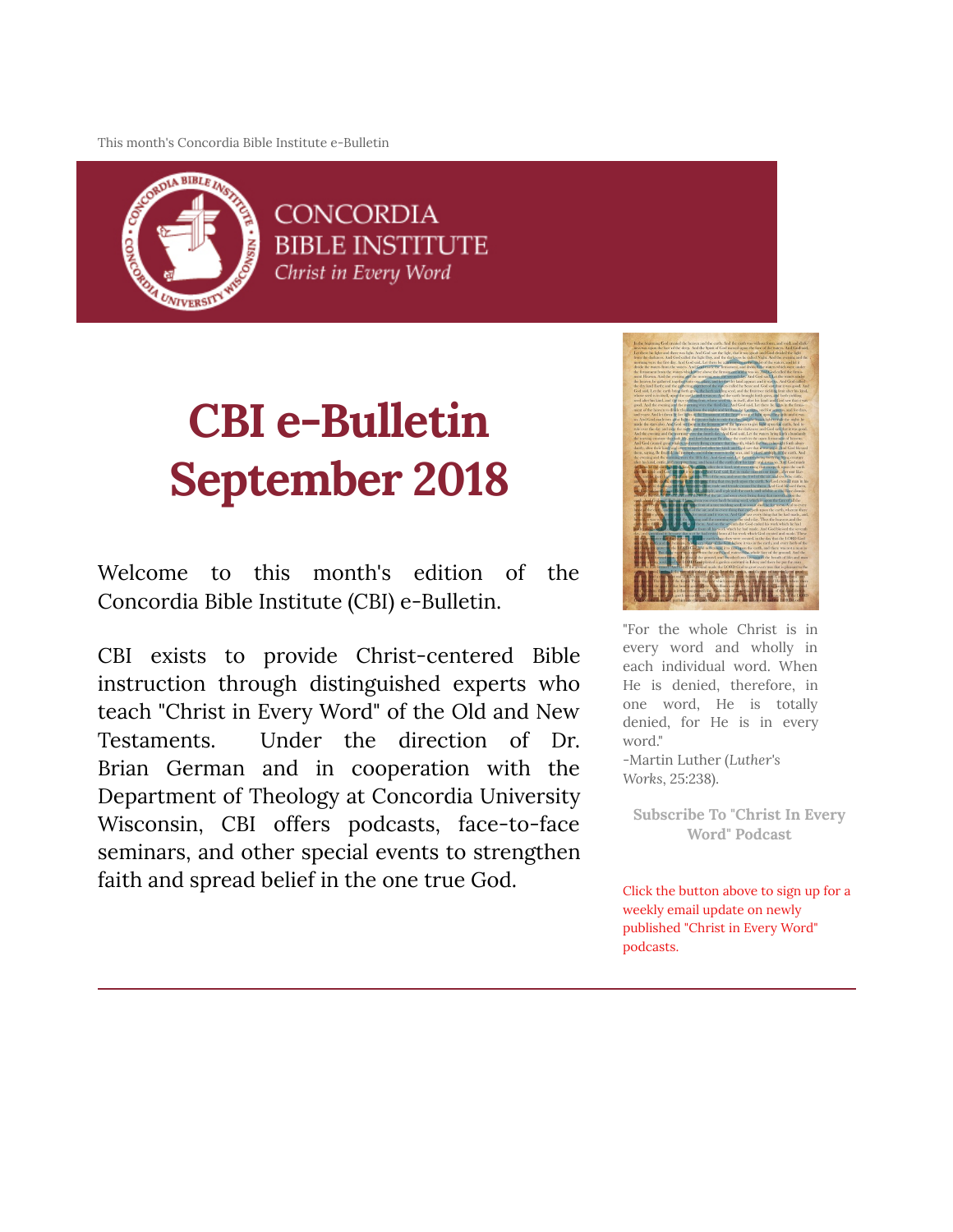

**The Solitude of Jesus**

Have you ever noticed how often the gospel writers tell us that Jesus went off by himself to be alone for a while? Usually this was for the sake of prayer. Mark, for himself to be alone for a while? Usually this was for the sake of prayer. Mark, for example, writes the following in his opening chapter: "And rising very early in the<br>morning, while <u>it was still dark, he departed and went out</u> to a desolate place, and there he prayed" (Mk. 1:35). Luke informs us that this kind of retreat happened regularly, especially when "great crowds gathered to hear him and to be healed of their infirmities;" Jesus "would withdraw to desolate places and pray" (Lk. 5:15-16; see also Mt. 14:23; 15:29; Lk. 9:18; 11:1). In fact, sometimes Jesus would spend all night in prayer (Lk. 6:12).

Recently I was asked what this solitude of Jesus might imply about the Christian life, so I<sup>'</sup>thought I'd include a few thoughts below.

First and probably most obvious is the importance of setting aside some personal time for prayer in our own lives. In the midst of hectic schedules and busy lifestyles, what are some ways that you have carved out time alone for prayer?<br>What works for you and what doesn't?

Next, it intrigues me that sometimes when Jesus wanted to be left alone, *it didn't happen as planned*. A great example of this occurs in Mk. 7:24: "[Jesus] entered a house and did not want anyone to know, yet *he could not be hidden*" (see also Mk. 1:45: "Jesus could no longer openly enter a town, but was out in desolate places, and people were coming to him from every quarter"). As we strive to serve the Lord in the midst of our hectic schedules and busy lifestyles, his plans may not line up with our own. At times we may be called upon to tackle some rather unexpected tasks, right when we were planning to be alone. When this happens, however, we share in the same experiences of our Lord himself.

Finally, perhaps one of the most famous instances of Jesus going off by himself to pray is after the Last Supper with his disciples. Mark tells us that "they went to a place called Gethsemane. And he said to his disciples, 'Sit here while I pray'" (Mk. 14:32). Luke adds that this location on the Mount of Olives was actually Jesus' favorite place to pray (see Lk. 22:39: "as was his custom"). This fascinates me, because it means that *Jesus' preferred place of prayer was the very place where he would be betrayed and arrested*. In this way, Christian prayer has a distinctly *cruciform* shape to it, meaning that it confesses how the Lord draws near to us in our own sufferings, how our prayer is for his will be done and not ours, and how the very act of praying is a reminder that we will one day be with our dear Father in heaven.

Dr. Brian German, Director of the Concordia Bible Institute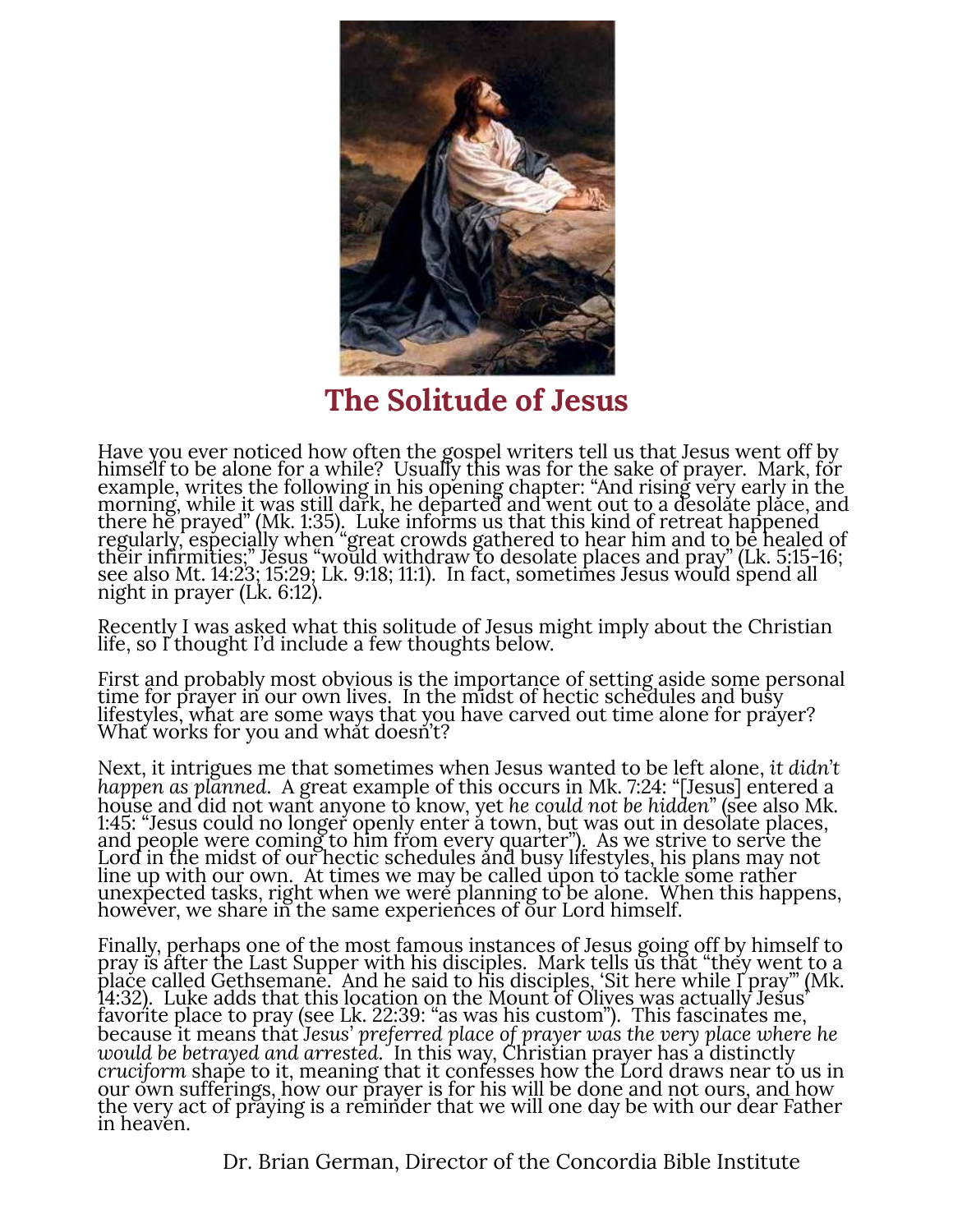# **Upcoming Events!**



#### **Fall In-Depth Bible Studies**

 September 10, 17, and 24 from 6:30-8:30pm October 1, 8, 15 from 3:00-5:30pm Friends of Concordia Room Concordia University Wisconsin \$10 per class, per person  **FREE for CUW Students/Faculty/Staff** Bring a Bible and a Friend!

These In-Depth Bible Studies are wonderful opportunities to learn from university professors and special guest lecturers about important topics related to the Bible and the Christian faith. We pray that you would consider joining us for this Christ-centered instruction.

#### **Fall One-Day Seminar with Rev. Dr. Timothy Saleska**

Saturday, October 13, 2018 9:00am-2:30pm Pharmacy Building PH008 Concordia University Wisconsin \$20 per person **\$10 for CUW Students/Faculty/Staff**

Don't miss this rare opportunity!

For more information on any of our upcoming events, please visit our website [www.concordiabible.org](http://www.concordiabible.org/events/)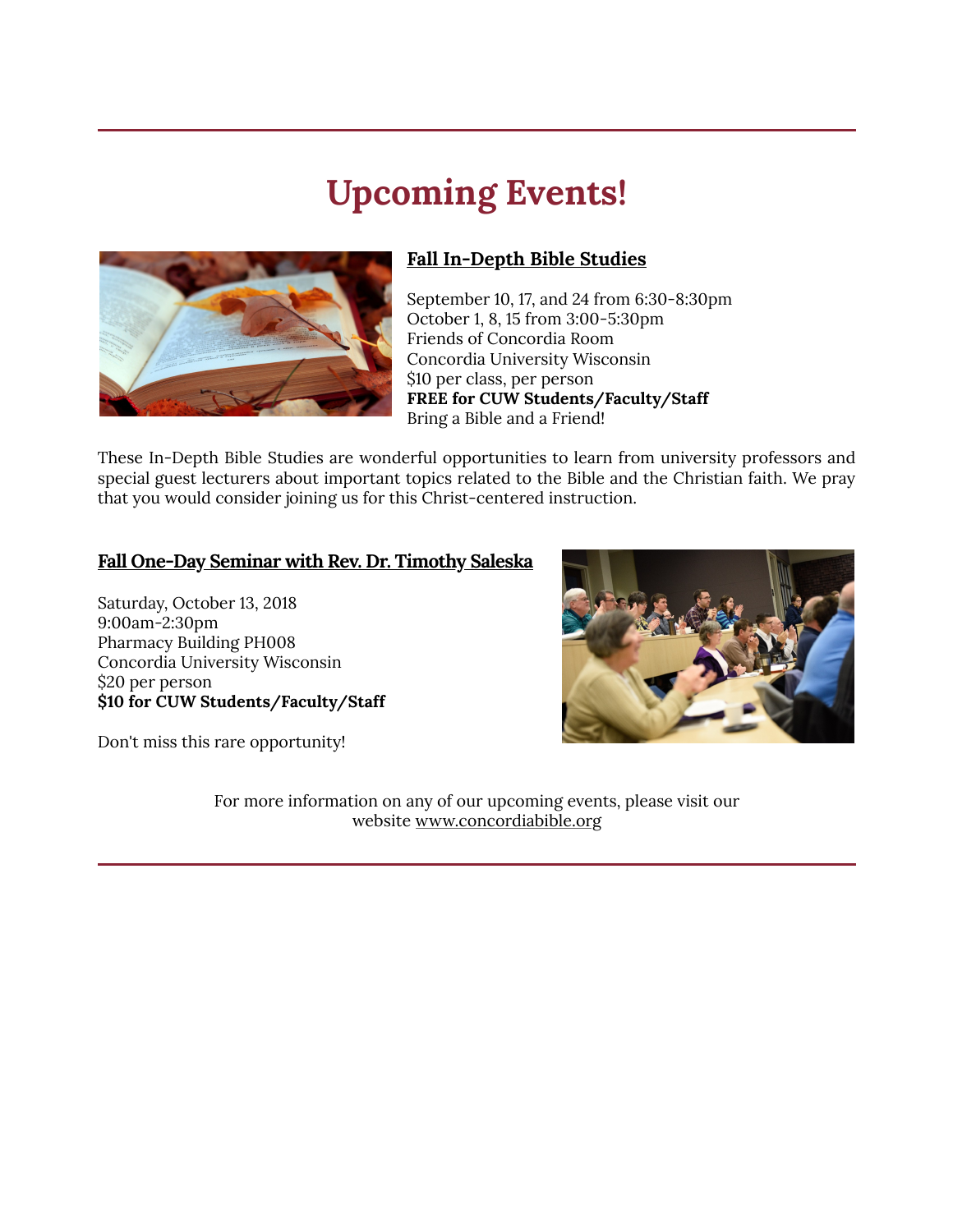# **Read the Bible in a Year**

Looking to add to your devotions this year? Or simply want to accomplish the goal of reading the Bible in a year? Follow along with the calendar below! A new calendar will be sent in each newsletter.

| <b>Sunday</b>                             | <b>Monday</b>                             | <b>Tuesday</b>              | Wednesday                           | <b>Thursday</b>                     | <b>Friday</b>               | <b>Saturday</b>                     |
|-------------------------------------------|-------------------------------------------|-----------------------------|-------------------------------------|-------------------------------------|-----------------------------|-------------------------------------|
| 되어                                        | IJ<br>F<br>$\overline{p}$                 |                             |                                     |                                     |                             | 1<br>1 Chron. 29:10-13<br>Job 31-33 |
| $\mathbf{2}$                              | 3                                         | 4                           | $\overline{\mathbf{5}}$             | 6                                   | 7                           | 8                                   |
| Psalm 86<br>Job 34-36                     | Psalm 87<br>Job 37-39<br>Happy Labor Day! | Psalm 88<br>Job 40-42       | Psalm 89<br>Proverbs 1-3            | Psalm 90<br>Proverbs 4-7            | Psalm 91<br>Proverbs 8-10   | Psalm 92<br>Proverbs 11-13          |
| $\boldsymbol{9}$                          | 10                                        | 11                          | 12                                  | 13                                  | 14                          | 15                                  |
| Psalm 93<br>Proverbs 14-16                | Psalm 94<br>Proverbs 17-19                | Psalm 95<br>Prov. 20-22     | Psalm 96<br>Prov. 23-25             | Psalm 97<br>Prov. 26-28             | Psalm 98<br>Prov. 29-31     | Psalm 99<br>Ecclesiastes 1-3        |
| 16                                        | 17                                        | 18                          | 19                                  | 20                                  | 21                          | 22                                  |
| Psalm 100<br>Eccl. $4-6$                  | Psalm 101<br>Eccl. 7-9                    | Psalm 102<br>Eccl. 10-12    | Psalm 103<br>Song of<br>Solomon 1-4 | Psalm 104<br>Song of<br>Solomon 5-8 | Psalm 105<br>Jeremiah 1-3   | Psalm 106<br>Jeremiah 4-6           |
| 23                                        | 24                                        | 25                          | 26                                  | 27                                  | 28                          | 29                                  |
| Psalm 107<br>Jeremiah 7-9                 | Psalm 108<br>Jeremiah 10-12               | Psalm 109<br>Jeremiah 13-15 | Psalm 110<br>Jeremiah 16-18         | Psalm 111<br>Jeremiah 19-22         | Psalm 112<br>Jeremiah 23-25 | Psalm 113<br>Jeremiah 26-28         |
| 30<br>1 Chron. 29:10-13<br>Jeremiah 29-31 |                                           |                             |                                     |                                     |                             |                                     |

### **Website**

Visit our website at [concordiabible.org](http://www.concordiabible.org/) to learn more about CBI.

### **Podcasts**

CBI offers thirty- to forty-minute long podcasts on biblical passages and religious issues that you can listen to any time through the [CBI website](http://www.concordiabible.org/category/podcasts/).

## **Now Streaming on iTunes & Google Play!**

You can listen to our weekly podcasts by subscribing on iTunes or Google Play.

When new episodes become available they will be automatically be downloaded to your device. Just clic[k here t](http://www.concordiabible.org/category/podcasts/)o subscribe through our website or click the image below!